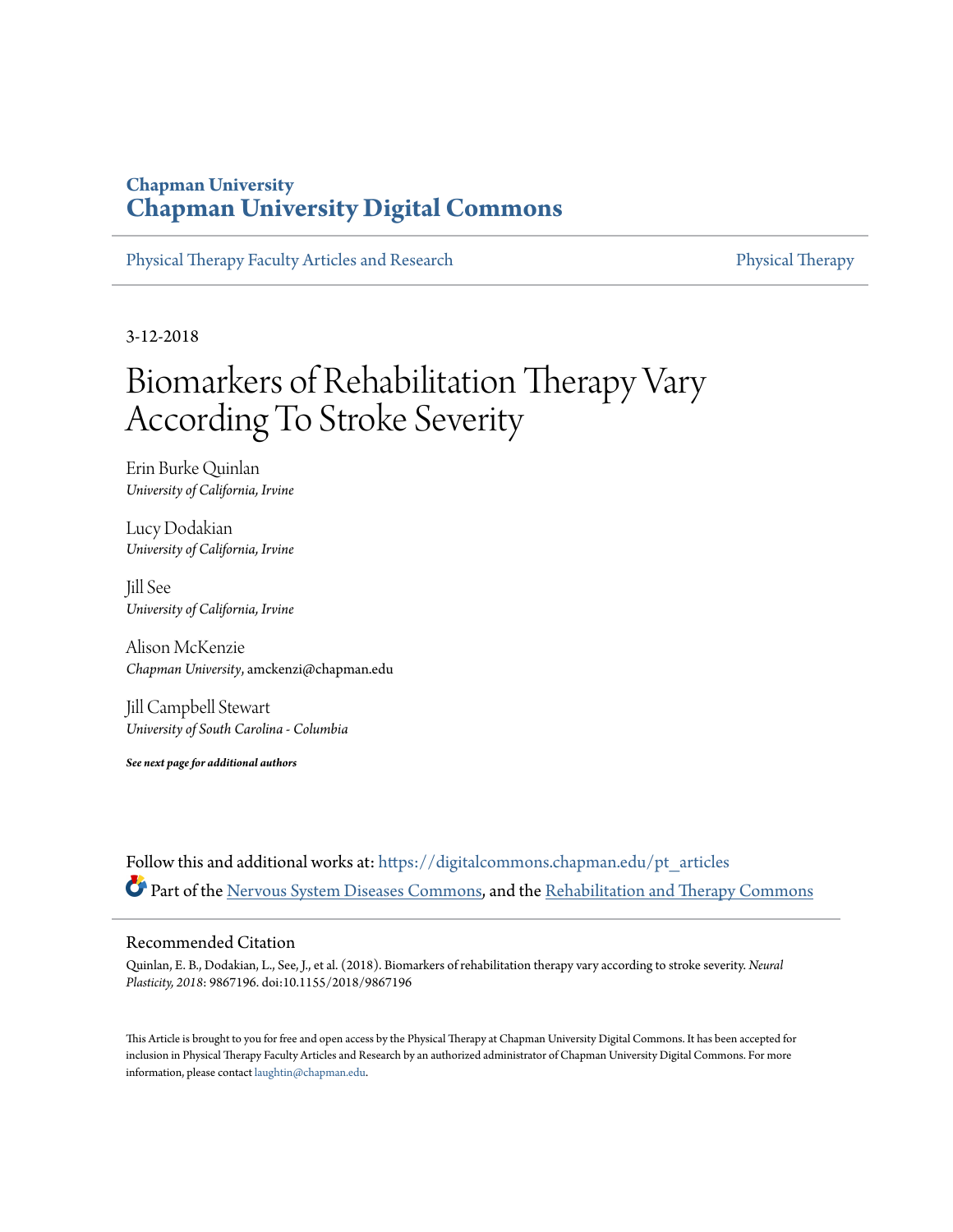## Biomarkers of Rehabilitation Therapy Vary According To Stroke Severity

#### **Comments**

This article was originally published in *Neural Plasticity*, volume 2018, in 2018. [DOI: 10.1155/2018/9867196](https://doi.org/10.1155/2018/9867196)

#### **Creative Commons License**  $\circ$   $\circ$

This work is licensed under a [Creative Commons Attribution 4.0 License.](https://creativecommons.org/licenses/by/4.0/)

#### **Copyright**

The authors

#### **Authors**

Erin Burke Quinlan, Lucy Dodakian, Jill See, Alison McKenzie, Jill Campbell Stewart, and Steven C. Cramer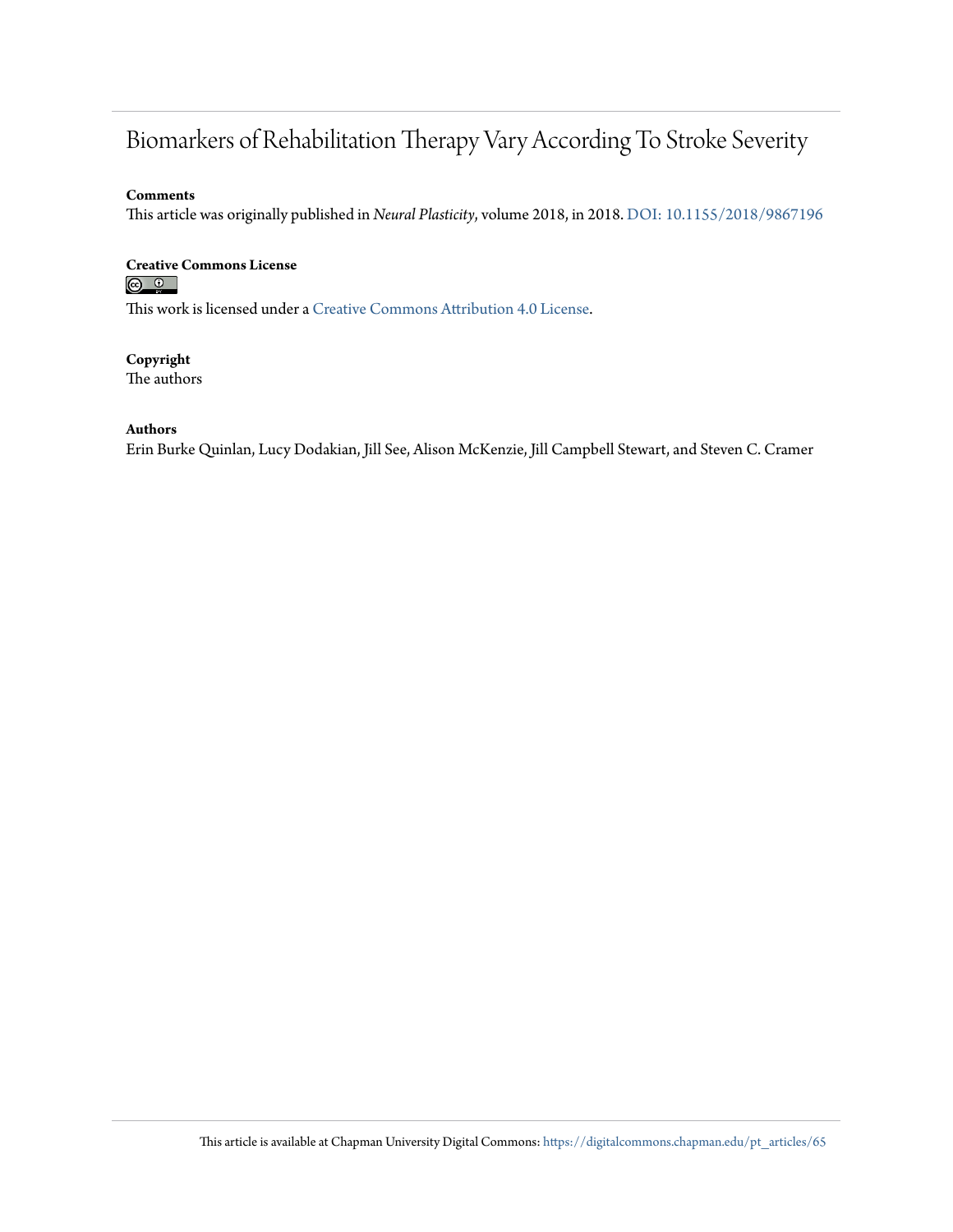

### Research Article

# **Biomarkers of Rehabilitation Therapy Vary according to Stroke Severity**

#### **Erin Burke Quinlan,<sup>1</sup> Lucy Dodakian,<sup>2</sup> Jill See,<sup>2</sup> Alison McKenzie,<sup>3</sup> Jill Campbell Stewart,<sup>4</sup> and Steven C. Cramer 1,2**

<sup>1</sup>Department of Anatomy & Neurobiology, University of California, Irvine, CA, USA

 $^{2}$ Department of Neurology, University of California, Irvine, CA, USA

<sup>3</sup>Department of Physical Therapy, Chapman University, Orange, CA, USA

<sup>4</sup>Department of Exercise Science, University of South Carolina, Columbia, SC, USA

Correspondence should be addressed to Steven C. Cramer; scramer@uci.edu

Received 1 September 2017; Revised 10 January 2018; Accepted 23 January 2018; Published 12 March 2018

Academic Editor: Malgorzata Kossut

Copyright © 2018 Erin Burke Quinlan et al. This is an open access article distributed under the Creative Commons Attribution License, which permits unrestricted use, distribution, and reproduction in any medium, provided the original work is properly cited.

Biomarkers that capture treatment effects could improve the precision of clinical decision making for restorative therapies. We examined the performance of candidate structural, functional, and angiogenesis-related MRI biomarkers before and after a 3-week course of standardized robotic therapy in 18 patients with chronic stroke and hypothesized that results vary significantly according to stroke severity. Patients were 4.1 ± 1 months poststroke, with baseline arm Fugl-Meyer scores of 20–60. When all patients were examined together, no imaging measure changed over time in a manner that correlated with treatment-induced motor gains. However, when also considering the interaction with baseline motor status, treatment-induced motor gains were significantly related to change in three functional connectivity measures: ipsilesional motor cortex connectivity with (1) contralesional motor cortex ( $p = 0.003$ ), (2) contralesional dorsal premotor cortex ( $p = 0.005$ ), and (3) ipsilesional dorsal premotor cortex ( $p = 0.004$ ). In more impaired patients, larger treatment gains were associated with greater increases in functional connectivity, whereas in less impaired patients larger treatment gains were associated with greater decreases in functional connectivity. Functional connectivity measures performed best as biomarkers of treatment effects after stroke. The relationship between changes in functional connectivity and treatment gains varied according to baseline stroke severity. Biomarkers of restorative therapy effects are not one-size-fits-all after stroke.

#### **1. Introduction**

Restorative therapies that promote plasticity within surviving neural tissue [[1](#page-8-0)] can improve recovery, but patient responses are highly variable. Identifying biomarkers that provide information about neural events underlying treatmentrelated gains could improve individualization of rehabilitation therapy [[2](#page-8-0)], as stroke rehabilitative care clinical decision making is still primarily based on behavioral assessments [[3](#page-8-0)].

A biomarker can be defined as a laboratory measurement reflecting the activity of a disease process [[4](#page-8-0)] that changes in parallel with clinical status [\[5](#page-8-0)]. Imaging techniques have been identified that are related to neural events underlying brain plasticity [[6, 7\]](#page-8-0) and are candidate biomarkers of treatment-induced motor gains after stroke [\[8](#page-8-0)–[10\]](#page-8-0), including functional MRI (fMRI) [\[11\]](#page-8-0) and diffusion tensor imaging (DTI) [\[7, 12, 13](#page-8-0)]. Restorative therapies in stroke animal models have been associated with induction of angiogenesis derived from T2<sup>∗</sup>-weighted susceptibility-weighted imaging (SWI) [\[14](#page-8-0)], but this MRI-based measure has been little studied in humans as a potential biomarker related to plasticity.

The current study compared the utility of these imagingbased biomarker candidates based on the extent to which each changed in parallel with motor gains across a course of therapy in patients early in the chronic phase of stroke. The first study hypothesis was that motor gains across three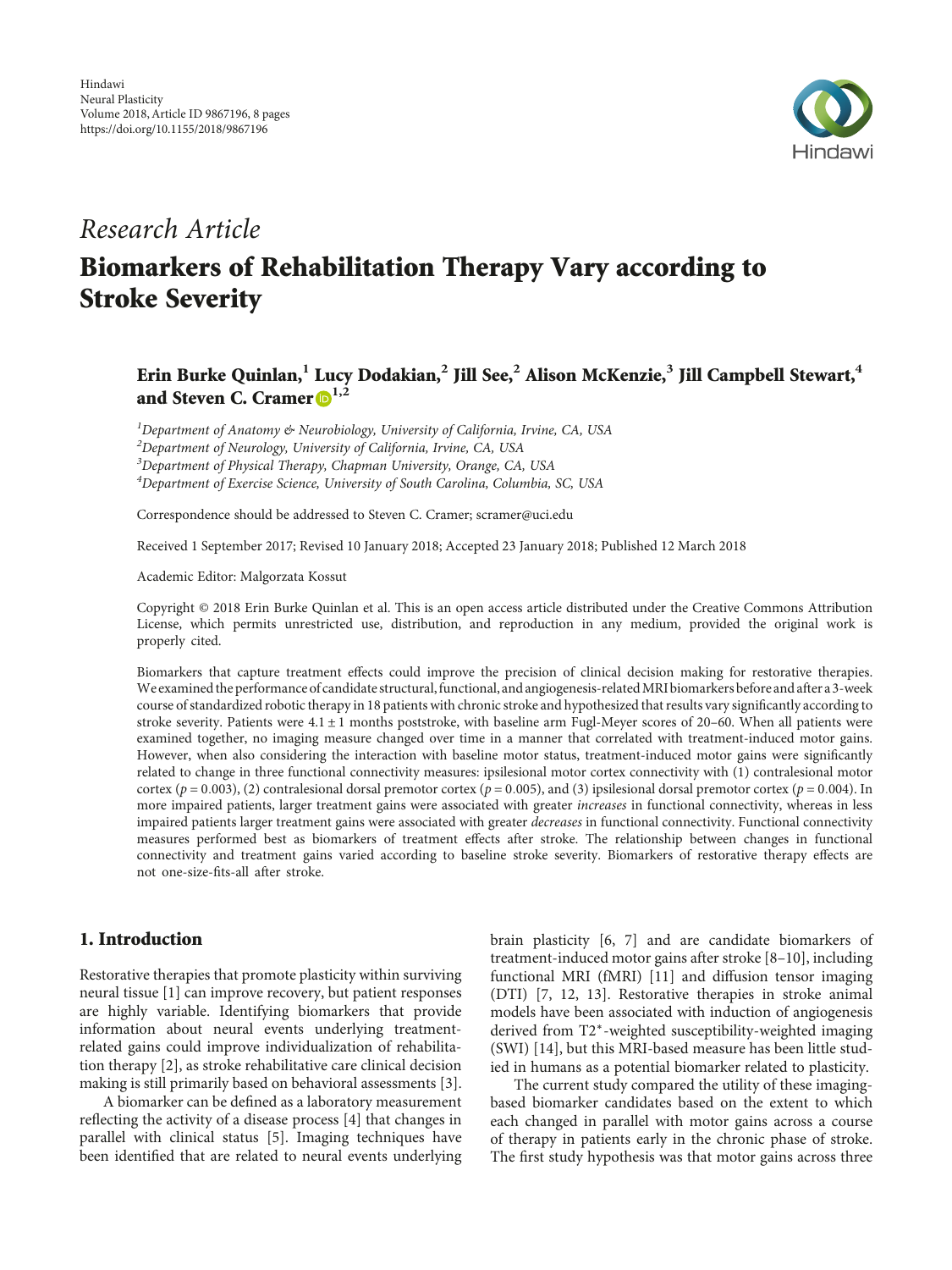weeks of standardized motor therapy would correlate significantly with changes in measures of cortical activation, functional connectivity, and corticospinal tract (CST) integrity; changes in angiogenesis were also examined as an exploratory aim. These categories of brain imaging have not previously been directly compared. Prior reports have emphasized the biomarker potential of activation [[15](#page-8-0), [16\]](#page-8-0) and connectivity measures [[17](#page-8-0)–[19\]](#page-8-0) in terms of detecting changes in brain function that parallel treatment-derived behavioral gains in the chronic phase poststroke, and so these two categories of brain imaging measures were of relatively high interest to this hypothesis; connectivity measures were of particular interest because they provide insights into network interactions rather than activity in a single network node [[20](#page-8-0)]. Because of the high heterogeneity of human stroke, a single biomarker may not perform in an identical manner across different patient subgroups [\[21\]](#page-8-0). A second hypothesis, therefore, was that the relationship between motor gains and change in biomarker values over time would vary significantly according to baseline motor status.

#### **2. Materials and Methods**

2.1. Patients. Patients enrolled in a study of robotic therapy (ID number [NCT01244243\)](https://clinicaltrials.gov/ct2/show/NCT01244243) underwent a battery of assessments twice, baseline ("pretreatment"), then again immediately upon completion of treatment ("posttreatment"). Inclusion and exclusion criteria (Table 1) were focused on capturing patients who were close to the time when spontaneous motor recovery is complete and who had stable motor deficits. To confirm patients had reached a plateau in arm motor recovery, the arm motor Fugl-Meyer (FM) scale [[22\]](#page-8-0) was performed at two baseline exams separated by a week, and patients could only advance if the two scores did not differ by more than 3 points. Biomarker testing was obtained in 31 consecutive enrollees and is the focus of the current report; of these, 13 were excluded (see the bottom of Table 1 for specific reasons), leaving 18 patients who are the focus of the current report. These 18 patients (Table [2\)](#page-4-0) were  $61 \pm 10$  years of age (mean  $\pm$  SD) and  $4.1 \pm 1$  months poststroke, and all but two had ischemic injury. Enrollees showed wide variation in baseline clinical status, for example, FM scores ranged from 20 to 60 (66 = best). All patients provided written informed consent. The UC Irvine Institutional Review Board approved this study.

2.2. Robotic Therapy. Patients underwent 12 two-hour treatment sessions of robotic hand therapy over a three-week period. All 12 robotic therapy sessions were completed by 100% of patients; this was achieved by organizing treatment time schedules to accommodate patient needs. The distal arm on the patient's paretic side was secured to the robotic device. Therapy consisted of repeated grasp-release ("close" and "open") movements of the affected hand/wrist, linked to a range of games and exercises, using a pneumatically actuated robotic device described previously [[23](#page-8-0)]; the patient attempted movement on cue, and the robot moved the patient's hand after a delay, if movement was incomplete. All therapy sessions were directly managed by a licensed

TABLE 1: Main inclusion and exclusion criteria.

#### Inclusion criteria for study entry

- (i) Age  $\geq$  18 years
- (ii) Diagnosis of stroke 11–26 weeks prior
- (iii) Residual arm motor deficit (ARAT < 52 or 9-hole peg test score > 25% longer than with unaffected hand)
- (iv) Preserved voluntary movements in distal upper extremity (≥5-degree range of motion in affected index metacarpophalangeal joint or wrist)

Exclusion criteria for study entry

- (i) Contraindication to MRI
- (ii) Severe cognitive impairment
- (iii) Concurrent diagnosis affecting arm/hand function
- (iv) Arm motor status not at stable plateau (>3-point difference on Fugl-Meyer scale between the two baseline assessments)

Exclusion criteria applied at time of data analysis

- (i) Excessive head motion during fMRI (either pre- or posttreatment scan)
- (ii) Posttreatment scan could not be obtained (e.g., claustrophobia or patient lost to follow-up)

occupational therapist or physical therapist at the patient's side at all times. The average number of movement repetitions at each of the 12 sessions was 954 for the fingers, 2579 for the thumb, and 1298 for the wrist.

2.3. Image Acquisition. An MRI scan was performed at baseline and again approximately one week posttreatment. MRI images were acquired using a 3.0T Philips Achieva system. Three runs of blood oxygenation level-dependent (BOLD) images were acquired using a T2<sup>∗</sup>-weighted gradient-echo planar imaging sequence (TR = 2000 ms, TE = 30 ms, 31 slices with thickness 4 mm and 1 mm interslice gap). Data were acquired using a block design while patients were visually guided to alternate between 24-second blocks of rest versus execution of paretic hand grasp-release movements (0.125 Hz movement cycle), emulating the content of robotic training, while wearing a nonactuated plastic exoskeleton identical to the robotic interface. Each of the three fMRI runs acquired 48 brain volumes, contained two blocks each of rest and movement, and spanned 96 seconds. Before the MRI, patients were trained to achieve successful, independent performance on the task. Throughout the fMRI scan, patients were visually monitored, and an investigator evaluated task performance. Anatomical imaging included a high-resolution T1-weighted image using a 3D MPRAGE sequence  $(TR = 8.5 \text{ ms}, TE = 3.9 \text{ ms}, \text{ slices} = 150, \text{voxel}$  $size = 1 \times 1 \times 1$  mm<sup>3</sup>, acquisition time = 9.58 minutes), diffusion tensor imaging (32 directions, *b* value =  $1000 \text{ smm}^{-2}$ , 60 slices, voxel size =  $1.75 \times 1.75 \times 2$  mm<sup>3</sup>, acquisition time = 6.6 minutes), and susceptibility-weighted imaging (TR = 35 ms, TE = 20 ms, slices = 128, voxel size =  $0.72 \times 0.72 \times 1$  mm<sup>3</sup>, acquisition time = 3.73 minutes).

#### 2.4. Data Analysis

2.4.1. Treatment-Induced Motor Gains. The primary outcome measure of the study was arm motor gains from robotic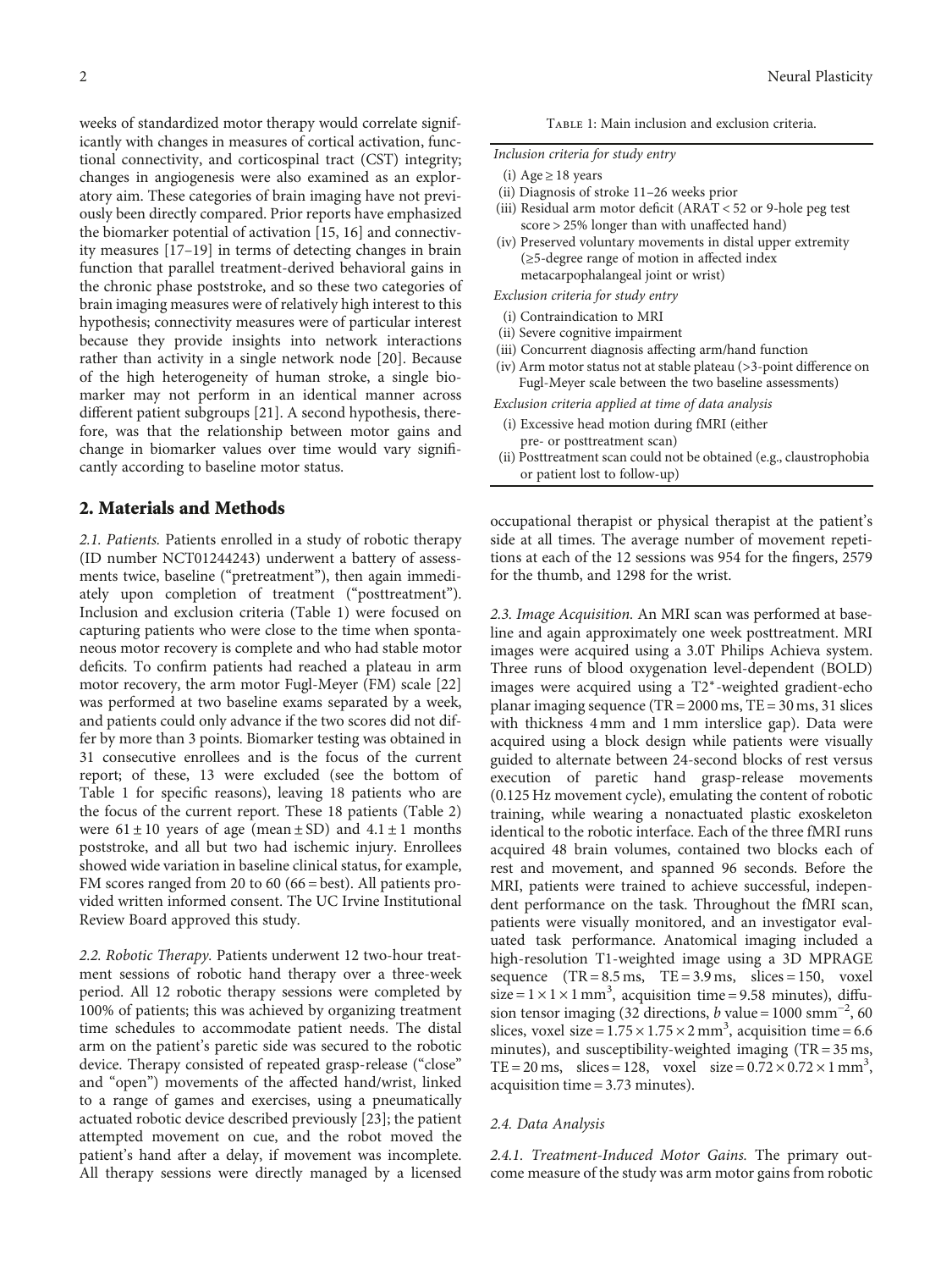<span id="page-4-0"></span>

|                                            | All patients            | More severe at baseline ( $FM \leq 36$ ) Less severe at baseline ( $FM > 36$ ) |                         | $\mathcal{P}$ |
|--------------------------------------------|-------------------------|--------------------------------------------------------------------------------|-------------------------|---------------|
| $\boldsymbol{n}$                           | 18                      | 9                                                                              | 9                       |               |
| Age (years)                                | $61 \pm 10$             | $60 \pm 10$                                                                    | $62 \pm 11$             | 0.79          |
| <b>Sex</b>                                 | 3 F/15 M                | 2 F/7 M                                                                        | 1 F/ 8 M                | 0.62          |
| Time poststroke (months)                   | $4.1 \pm 0.97$          | $4.5 \pm 0.84$                                                                 | $3.7 \pm 0.96$          | 0.07          |
| Side of stroke                             | 10 L/8 R                | 5 L/4 R                                                                        | 5 L/4 R                 | 1.0           |
| Infarct volume (cc)                        | $27 \pm 45 (0.5 - 166)$ | $24 \pm 37(0.5 - 116)$                                                         | $30 \pm 37 (0.7 - 165)$ | 0.85          |
| Corticospinal tract integrity*             | $0.39 \pm 0.11$         | $0.37 \pm 0.12$                                                                | $0.41 \pm 0.10$         | 0.31          |
| Mean baseline Fugl-Meyer (normal = 66)     | $39$ [20-60]            | $30$ [20-35]                                                                   | $47.5$ [38-60]          | 0.0003        |
| NIH stroke scale (normal = $0$ )           | $4 \pm 1$               | $3.7 \pm 1$                                                                    | $4.3 \pm 0.9$           | 0.18          |
| Nottingham sensory scale (normal = 17)     | $13 \pm 4.5$            | $13 \pm 5.4$                                                                   | $14 \pm 3.7$            | 0.76          |
| Mini-mental state exam $(normal = 30)$     | $28 \pm 2.6$            | $28 \pm 1.8$                                                                   | $28 \pm 3.3$            |               |
| Geriatric depression scale (normal = $0$ ) | $3.2 \pm 2.1$           | $3.4 \pm 1.4$                                                                  | $2.9 \pm 2.7$           | 0.59          |

Table 2: Patient characteristics.

Values are the mean ± SD (range) or median [IQR]. <sup>∗</sup>Measured as fractional anisotropy within ipsilesional cerebral peduncle.

therapy, defined by combining impairment-based (FM) [[22\]](#page-8-0) and function-based (Action Research Arm Test (ARAT)) [\[24](#page-8-0)] assessments via principal component analysis [[25](#page-9-0), [26](#page-9-0)]; only the first component was used given that it accounted for 74% of variance. Treatment-induced motor gains were measured as the change from baseline to immediately posttreatment and were examined in relation to the below candidate biomarkers (Table [3](#page-5-0)).

2.4.2. Functional MRI. The fMRI images were analyzed using SPM8 (Wellcome Trust Centre for Neuroimaging, London, UK). Functional data were processed as previously described [\[27](#page-9-0)]. Primary motor cortex (M1) and dorsal premotor cortex (PMd) in each hemisphere were the chosen regions of interest (ROI), as they were hypothesized to be of greatest importance to biomarker assessment. For the move versus rest contrast, peak beta contrast estimates and activation volumes were extracted from each ROI using small volume correction using threshold  $p < 0.001$ .

2.4.3. Functional Connectivity. A psychophysiological interaction (PPI) analysis was used to assess functional connectivity. Psychophysiological interaction analysis is a tool that can evaluate the influence of specific variables (here, pre- versus posttreatment scan) on physiological variables (BOLD response) [[28, 29\]](#page-9-0) and that reflects underlying neuronal changes [[30](#page-9-0)]. For each patient, time series data were extracted from the BOLD fMRI images, for each of the four ROIs. The PPI design matrix contained the following 3 regressors: (1) the psychological variable (i.e., pre- versus posttreatment session); (2) the physiological variable (i.e., ROI BOLD time series data); and (3) the interaction term of these two variables (i.e., the PPI term). Changes in motor network functional connectivity were evaluated as the changes in PPI regression slopes between brain regions based on pre- versus posttreatment scan. Specifically, to evaluate the change in functional connectivity between two brain regions, the time series data from one ROI was plotted against the time series of a second ROI, for both the preand the posttreatment fMRI sessions. Next, the slopes of the regression lines for the two fMRI sessions were extracted [\[31\]](#page-9-0) and the difference in slope across treatment (postminus pretreatment) was calculated. An increase in the PPI slope from pre- to posttherapy indicates that activity between the two brain regions has become more correlated, and thus functional connectivity increased; a decrease in the PPI slope over time indicates decreased functional connectivity. In this way, connectivity was measured between ipsilesional M1 (iM1) and (1) contralesional M1 (cM1), (2) ipsilesional PMd (iPMd), and (3) contralesional PMd (cPMd). Adopting a control measure employed in preclinical stroke studies [[32](#page-9-0)], functional connectivity was also evaluated between two nonmotor regions, ipsilesional and contralesional primary visual cortexes (V1).

2.4.4. Corticospinal Tract Integrity. CST white matter integrity was measured using diffusion-weighted images, as previously [\[27\]](#page-9-0). The ipsilesional cerebral peduncle was selected for assessing CST integrity, via fractional anisotropy (FA), because corticospinal tract fibers are highly focused in this region.

2.4.5. Peri-Infarct Angiogenesis. Serial T2<sup>∗</sup>-weighted SWI scans were used to estimate angiogenesis across treatment [\[14\]](#page-8-0). Two infarct rims were generated in native SWI space, as per a prior report [\[33](#page-9-0)]. First, the infarct was outlined on the baseline T1-weighted images. Using FSL [\(http://www.fm](http://www.fmrib.ox.ac.uk/fsl) [rib.ox.ac.uk/fsl](http://www.fmrib.ox.ac.uk/fsl)), each lesion mask was dilated twice, by 1 mm each time. Rim 1 was defined as the first dilatation minus the infarct, while Rim 2 was defined as the second dilatation minus infarct + Rim 1. For posttreatment, the patients' lesion masks (drawn in pretreatment SWI space) were transformed into posttreatment SWI space, then the two posttreatment Rims were created. To ensure Rims did not extend beyond the brain, the FAST module in FSL was used to generate pre- and posttreatment CSF masks that were then subtracted from each infarct Rim. The mean intensity within each Rim was calculated, at both time points, to calculate the change in SWI signal intensity from pretreatment to posttreatment.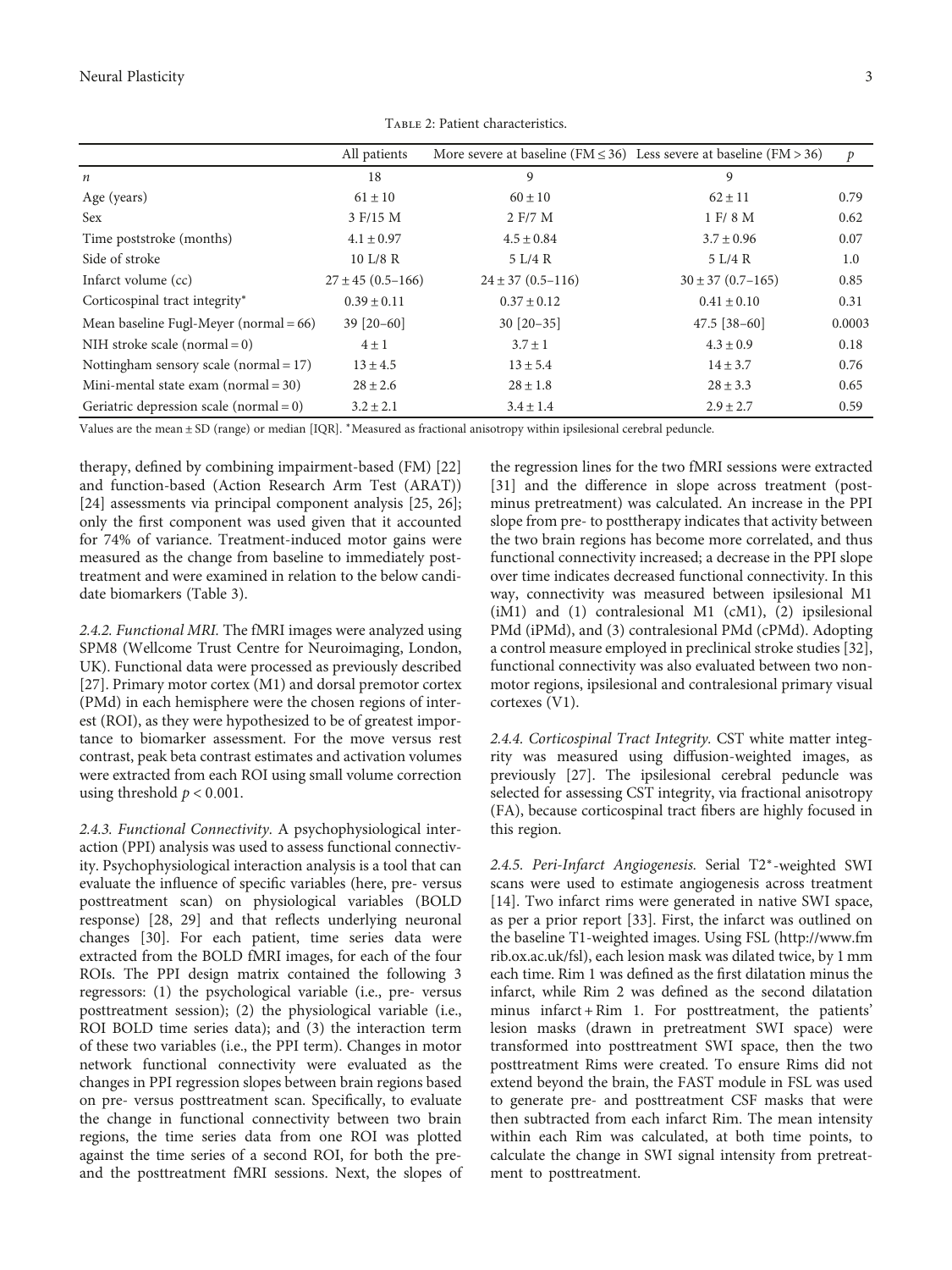| TABLE 3: Biomarker candidates under study. |  |  |
|--------------------------------------------|--|--|
|                                            |  |  |

<span id="page-5-0"></span>

| Functional MRI measures of regional activation                                   |  |  |  |  |
|----------------------------------------------------------------------------------|--|--|--|--|
| Magnitude of activation (beta contrast estimates) in iM1,<br>cM1, iPMd, and cPMd |  |  |  |  |
| Volume of activation in iM1, cM1, iPMd, and cPMd                                 |  |  |  |  |
| Measures of functional connectivity                                              |  |  |  |  |
| Functional connectivity between iM1 and cM1                                      |  |  |  |  |
| Functional connectivity between iM1 and cPMd                                     |  |  |  |  |
| Functional connectivity between iM1 and iPMd                                     |  |  |  |  |
| DTI measure of white matter integrity within corticospinal tract                 |  |  |  |  |
| Fractional anisotropy within ipsilesional cerebral peduncle                      |  |  |  |  |
| Peri-infarct angiogenesis                                                        |  |  |  |  |
| T2*-weighted signal in infarct Rims of two different diameters                   |  |  |  |  |

M1: primary motor cortex; PMd: dorsal premotor cortex; i: ipsilesional; c: contralesional.

2.4.6. Statistics. To address the first hypothesis that the candidate biomarker would change in parallel with motor gains, linear regression was used to compare "change in biomarker," from pretherapy to posttherapy for each candidate measure, with "treatment-induced motor gains" over the same time period, that is, from pretherapy to immediately posttreatment. To address the second hypothesis that the relationship between biomarker change and motor gains would vary according to the patient subgroup, patients were divided into two "baseline impairment subgroups" based on a median split of baseline impairment (pretherapy FM scores); this turned out to be baseline FM ≤ 36 for the more impaired subgroup versus FM > 36 for the less impaired subgroup, a division that closely parallels FM severity subgrouping based on cluster analysis [\[34\]](#page-9-0). The above linear regression analyses to predict "treatment-induced motor gains" were then repeated but with the inclusion of the interaction term "change in biomarker X baseline impairment subgroup" in each model. For any model in which the interaction term was significant, post hoc testing was done separately for each baseline impairment subgroup. Analysis of fMRI and PPI data excluded any patient in whom substantial (>50%) damage was present in any of the ROIs [\[19,](#page-8-0) [35\]](#page-9-0); this occurred in three patients from the more impaired subgroup and in two patients from the less impaired subgroup. Bonferroni correction was applied for multiple comparisons: three for functional connectivity and so a *p* value of 0.0167 was used to define significance; eight for regional activation and so a *p* value of 0.00625 was used to define significance; and no correction was needed for SWI or DTI, as for each there was only a single candidate measure (Table 3). Parametric statistical methods were used for measures that were normally distributed or could be transformed to a normal distribution; otherwise, nonparametric methods were used. All analyses were two-tailed with alpha = 0.05 and used JMP-8 software (SAS).

#### **3. Results**

3.1. Patients. Patients showed wide variation in treatmentrelated clinical improvement; for example, gain in FM scores from baseline to the end of treatment was  $2.9 \pm 2.7$  points  $(p = 0.0003)$ , with 25% of patients achieving clinically relevant gains of 6 points or more. During fMRI scanning, all subjects had at least some hand movements, with a full range of motion present in 5/9 subjects in the less impaired group and 1/9 in the more impaired group  $(p = 0.13$ , Fisher's exact test). Mirror movements in the unaffected hand during intended movement of the affected hand during fMRI were present in 1/9 persons in the less impaired group and  $2/9$  persons in the more impaired group ( $p = 1.0$ , Fisher's exact test).

Regarding the candidate biomarker measures (Table 3), none changed significantly over time; the performance of each as a biomarker was then evaluated by comparing its change over time with the extent of treatment-induced motor gains.

3.2. Biomarker Performance: All Patients Combined. Biomarker performance across all patients was evaluated by examining the extent to which change in each assessment over time paralleled treatment-induced motor gains. When evaluating the candidate measures among all patients combined, no biomarker candidate changed over time in parallel with motor gains. One measure, degree of increase in iM1 cM1 connectivity, showed a trend towards correlating with larger motor gains ( $r = 0.53$ ,  $p = 0.065$ ).

3.3. Biomarker Performance as a Function of Degree of Baseline Deficits. The relationship that change in each assessment over time had with treatment-induced motor gains was further examined as a function of baseline motor impairment. For all three measures of motor system functional connectivity examined, the interaction term (change in connectivity over  $time \times the baseline impairment subgroup) was significant$ (Figure [1](#page-6-0)) and survived Bonferroni correction ( $p < 0.0167$ ): iM1-cM1 ( $p = 0.003$ ), iM1-cPMd ( $p = 0.005$ ), and iM1-iPMd  $(p = 0.004)$ . Note that connectivity at baseline did not significantly differ between the two subgroups (iM1-cM1:  $p = 0.27$ ; iM1-cPMd:  $p = 0.76$ ; and iM1-iPMd:  $p = 0.20$ ). Also, the control measure was negative, as the interaction term between change in iV1-cV1 connectivity and baseline impairment subgroup was not significant ( $p = 0.19$ ). For the eight measures of regional activation predicting motor gains, none was significant after Bonferroni correction ( $p < 0.00625$ ). The interaction term was not significant for the measurements related to CST integrity or peri-infarct angiogenesis.

For the candidate biomarker measures showing significant interaction terms, post hoc analysis (Fisher's Least Significant Difference test) was then performed separately for each of the two baseline impairment subgroups. See Table [2](#page-4-0) for the characteristics of the two subgroups; note that apart from the FM score, which was the defining basis for separating the two subgroups, there were no differences between subgroups including with respect to age, total infarct volume, NIHSS total score, or CST integrity. In the more *impaired subgroup* (baseline FM  $\leq$  36), where three patients with substantial (>50% [\[19,](#page-8-0) [35\]](#page-9-0)) damage to an ROI were excluded, larger treatment-induced motor gains were associated with significant increases in functional connectivity, between iM1 and cM1 ( $r = 0.98$ ,  $p = 0.0007$ ; Figure [1\(a\)](#page-6-0)),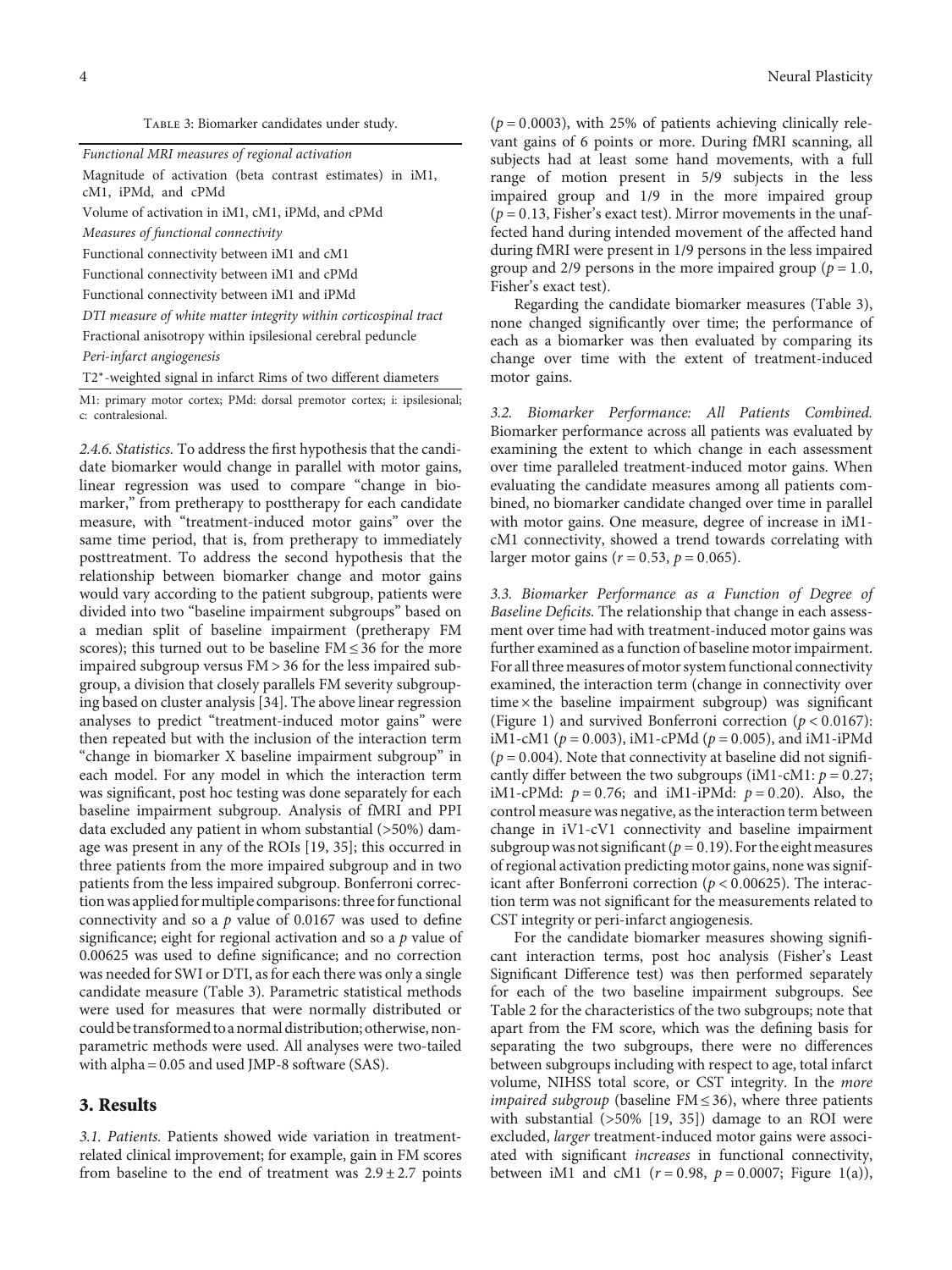<span id="page-6-0"></span>

FIGURE 1: Biomarker performance varies according to baseline motor deficits. Changes in functional connectivity paralleled treatment-related behavioral gains in a manner that varied according to severity of pretreatment impairments. The change in connectivity between ipsilesional primary motor cortex (iM1) and (a) contralesional M1 (cM1), (b) contralesional PMd (cPMd), and (c) ipsilesional dorsal premotor cortex (iPMd) are each plotted against motor gains from therapy. Motor gains were assessed as the principal component of the change in Fugl-Meyer (FM) and Action Research Arm Test scores from baseline to immediately posttherapy; to aid interpretation, change in FM score is presented on the y-axis. Baseline motor impairment was split amongst all enrollees based on median FM score at baseline, with more impaired patients (red dots) having FM ≥ 36, and less impaired patients (blue dots) having FM < 36. A significant interaction term (change in connectivity over time × baseline impairment subgroup) was identified for all three measures of functional connectivity (iM1-cM1:  $p = 0.003$ ; iM1-cPMd:  $p = 0.005$ ; iM1-iPMd:  $p = 0.004$ ).

iM1-cPMd ( $r = 0.82$ ,  $p = 0.046$ ; Figure 1(b)), and iM1-iPMd  $(r = 0.83, p = 0.04;$  Figure 1(c)). In the *less impaired subgroup* (baseline FM > 36), where two patients with substantial damage to an ROI were excluded, larger treatment-induced motor gains were associated with significant decreases in functional connectivity, between iM1 and cPMd ( $r = -0.83$ ,  $p = 0.02$ ; Figure 1(c)), with a trend for decreased iM1-cPMd connectivity  $(r = -0.68, p = 0.09;$  Figure 1(b)).

#### **4. Discussion**

Stroke is a very heterogeneous disease, complicating prescription of restorative therapies. Biomarkers reflect disease-related events underlying behavioral state and its evolution [[4](#page-8-0), [5\]](#page-8-0) and therefore may be useful to inform treatment decisions in this context. Numerous candidate biomarkers have been suggested, but to date, results across studies show substantial variability. The current study compared the performance of several imaging-based candidate measures previously suggested as useful biomarkers and, in addition, considered how results varied according to the level of baseline motor deficits. Across the entire (and heterogeneous) stroke population studied, no biomarker changed significantly in parallel with treatment-induced motor gains. However, significant findings emerged when biomarkers were examined in specific patient subgroups, with the choice of biomarker and the direction of its relationship with treatment-related behavioral gains varying according to the severity of baseline motor impairment. Of the various imaging candidates examined, measures of functional connectivity performed best as biomarkers.

Functional connectivity measures performed best as biomarkers in this chronic stroke population, and importantly,

this was only true when examining patient subgroups defined according to baseline deficits. Previous studies have emphasized the importance of such connectivity measures for understanding recovery after stroke [[36\]](#page-9-0). The functional connectivity findings were specific to the motor system given that changes in iV1-cV1 connectivity did not significantly correlate with treatment gains, similar to findings in an animal stroke model [\[32\]](#page-9-0) and a prior study of patients with stroke [\[37\]](#page-9-0). Regional measures of cortical activation were considerably weaker biomarkers of treatment-induced motor gains, suggesting a network-level approach is more informative than such regional measures for understanding behavioral changes that parallel motor training. The change in the DTI measure of CST integrity was also not related to behavioral change perhaps because induction of white matter changes may require far more extensive intervention [[12](#page-8-0)]. Change in the peri-infarct SWI, a variable not previously studied as a biomarker of brain plasticity in humans after stroke, also was not significant, suggesting that this MRI measure, validated in rodents during the early weeks poststroke [\[14\]](#page-8-0), may not be useful in humans, at least across a three-week intervention during the chronic stage of stroke.

Across the entire population of enrollees, no biomarker changed over time in a manner that correlated significantly with treatment-induced motor gains. Mixed results have been seen in prior studies examining changes in connectivity as a biomarker of restorative therapy effects after stroke, with increased [[17](#page-8-0)] and decreased [[38](#page-9-0)] connectivity over time reported as correlating with treatment gains. These disparities may be due to differences in the study design such as the method used to measure connectivity, choice of treatment, or severity of deficits among enrollees. Another key factor is the extent of treatment-induced behavioral gains.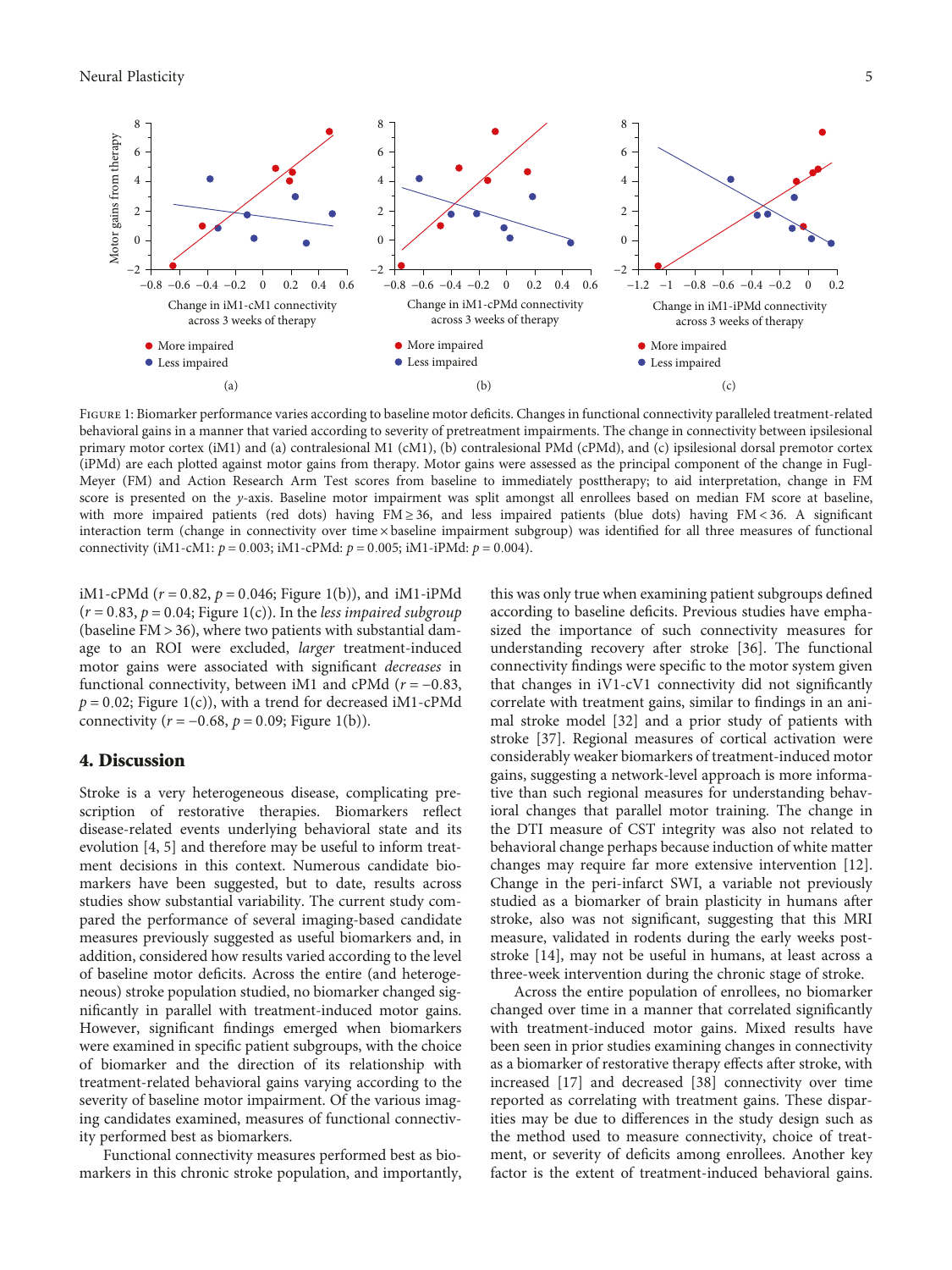Gains in the current study on average were modest in magnitude, and findings might have differed if larger gains had been achieved. Further insight was obtained in the current study when biomarker performance was examined within specific patient subgroups. This approach was motivated by the frequent finding that features of spontaneous [\[39\]](#page-9-0) and treatment-induced [[22](#page-8-0)] recovery vary tremendously according to the level of baseline behavioral deficits. Consistent with this and in support of the second study hypothesis, current results differed substantially according to the level of baseline deficits (Figure [1](#page-6-0)).

Among patients in the more impaired subgroup, larger treatment-induced motor gains were associated with increased motor system functional connectivity over time in all instances, particularly between iM1 and cM1. This is consistent with prior findings: increased activity within contralesional brain regions is associated with greater motor impairment after stroke [\[25](#page-9-0)], larger facilitatory effect of cPMd on iM1 is seen in patients with greater impairment after stroke [[40\]](#page-9-0), and interfering with the function of cPMd reduces behavioral performance to a greater extent among patients with greater poststroke impairment [\[41](#page-9-0)] as compared to patients with lesser impairment [[42](#page-9-0)]. The behavioral relevance of these observations in more impaired patients may be similar to greater recruitment of secondary motor areas observed in healthy subjects during performance of increasingly complex tasks [[43](#page-9-0)]. Together, these findings suggest a model for patients with more severe deficits in the chronic phase of stroke whereby increases in connectivity, especially between ipsilesional M1 and the contralesional hemisphere, during a course of poststroke rehabilitation therapy are important for achieving treatment-induced motor gains.

Among patients in the less impaired subgroup, larger treatment-induced motor gains were associated with decreased motor system functional connectivity between iM1 and contralesional areas, particularly between iM1 cPMd. Previous activation studies have shown that, while recruitment of secondary motor areas such as PMd can support motor recovery after stroke, restitution of normal circuitry is a more successful strategy [[44](#page-9-0)]. Therefore, a model is suggested for patients with less severe deficits poststroke such that decreased reliance on functional connectivity between M1 and secondary motor regions, particularly contralesionally, during a course of poststroke rehabilitation is useful for achieving the best motor gains.

The current findings expand upon prior studies that studied BOLD fMRI functional connectivity measures as biomarkers of treatment gains in the chronic stroke setting. Várkuti et al. [[17\]](#page-8-0) treated nine patients with chronic stroke and severe motor deficits (mean FM score 18) using a brain-computer interface combined with robot assistance and found increases in connectivity between bilateral motor cortices in proportion to treatment-induced behavioral gains, echoing current findings in the more impaired group. Bajaj et al. [\[18\]](#page-8-0) treated 10 patients with chronic stroke and moderate-severe motor deficits (mean FM score 35) using motor imagery combined with physical therapy and found that degree of behavioral gains correlated with the extent of

increase in several forms of intrahemispheric connectivity. Young et al. [\[19\]](#page-8-0) treated nine patients with chronic stroke and moderate motor deficits (ARAT score 27) using a brain-computer interface combined with functional electrical stimulation and found both decreases and increases in functional connectivity, within and between hemispheres. These studies included patients with relatively severe deficits, and so the tendency to see increased connectivity in parallel with the extent of treatment gains is consistent with the findings in the current study's more impaired group, where a similar pattern of treatment-induced increases in connectivity in proportion to behavioral gains was found. The current study extends these findings by including the analysis of a less impaired group, where greater treatment-related gains were associated with reductions in connectivity.

The current findings have implications for therapies aiming to modulate the interhemispheric balance of excitation and inhibition after stroke. Brain stimulation techniques such as transcranial direct current stimulation (tDCS) are under study to improve motor function after stroke. One strategy is advocated to decrease excitability within cM1 [\[45\]](#page-9-0), based on the model that stroke produces increased cM1 inhibition of iM1 [[46](#page-9-0)]. Current findings suggest that this approach may be more beneficial in patients with milder baseline deficits and less useful in those with greatest deficits and that a study enrolling both mild and severe cases may show reduced effect sizes. This view is concordant with prior findings whereby dampening excitability in cM1 with tDCS improved arm motor control in patients with milder impairment and worsened control in those with more severe impairment after stroke [\[21\]](#page-8-0).

The strengths of the current study include a direct comparison of multiple biomarker candidates, including those with demonstrated value as well as the experimental SWIbased measure. Biomarkers were studied across a treatment regimen that used a robotic device to deliver therapy in a highly standardized manner. A relatively heterogeneous stroke population was intentionally enrolled, addressing the concern that studies using functional imaging to examine restorative therapy effects preferentially enroll a narrow fraction of patients with milder impairments [[11](#page-8-0)] and enabling analysis of biomarker performance in relation to a wide range of baseline impairment levels. Weaknesses include the sample size, reduced due to serial data being unavailable in a number of patients. Treatment gains while statistically significant were overall modest, emphasizing the need to develop predictors, which can improve patient stratification, as well as biomarkers, which can provide greater insights into treatment effects and so may be useful to optimize dosing of poststroke restorative therapeutics. In addition, a potential confounder in the current study, as with any motor system study in a neurologically impaired population, is the impact of intersubject differences in motor task performance during fMRI acquisition. While differences in the range of motion did not reach statistical significance in the current cohort, current observations nonetheless suggest differences in motor task performance as a function of impairment level, which may have contributed to the current findings. However, fMRI activation is not simply a function of the range of motion but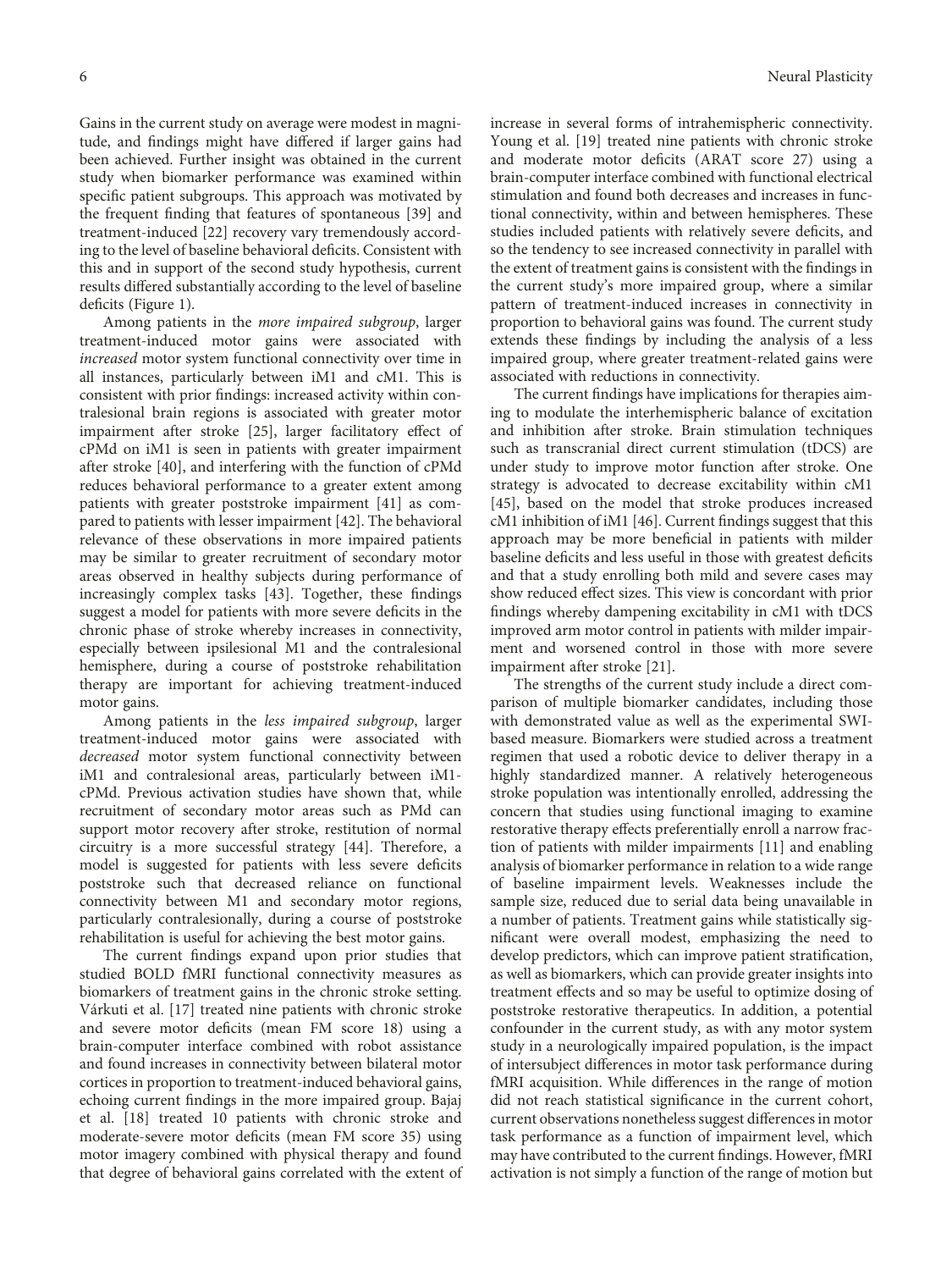<span id="page-8-0"></span>also reflects movement strength, attention, planning, effort, and sensory feedback. These features were not measured during fMRI acquisition in the current study. Thus, the current study of fMRI across a wide range of motor deficits after stroke must be interpreted in light of variance in motor task performance, as well as intersubject differences in numerous other variables that can affect fMRI measurements.

#### **5. Conclusions**

The human stroke population is extremely heterogeneous. A number of promising restorative therapies are under study. Their efficacy may be best appreciated by judicious use of biomarkers [8–10]. As noted by Bradnam et al. [21], this task "is not a 'one-size-fits-all' approach." A crutch improving function in more impaired patients hinders those who are less impaired. The current findings may be useful for defining biomarkers for restorative therapies after stroke across this complex population.

#### **Conflicts of Interest**

Steven C. Cramer has served as a consultant for Dart Neuroscience, MicroTransponder, and Roche. None of these relationships influenced the objectivity of this manuscript. All other authors declare that they have no conflicts of interest.

#### **Acknowledgments**

This work received support from the NIH (R01 NS059909, K24HD074722, and T32AR047752) and the University of California, Irvine, ICTS (UL1-TR000153).

#### **References**

- [1] S. C. Cramer, "Repairing the human brain after stroke. II. Restorative therapies," Annals of Neurology, vol. 63, no. 5, pp. 549–560, 2008.
- [2] S. C. Cramer, "Stratifying patients with stroke in trials that target brain repair," Stroke, vol. 41, 10, Supplement 1, pp. S114– S116, 2010.
- [3] S. Hakkennes, K. D. Hill, K. Brock, J. Bernhardt, and L. Churilov, "Selection for inpatient rehabilitation after severe stroke: what factors influence rehabilitation assessor decisionmaking?," Journal of Rehabilitation Medicine, vol. 45, no. 1, pp. 24–31, 2013.
- [4] R. Katz, "Biomarkers and surrogate markers: an FDA perspective," NeuroRx, vol. 1, no. 2, pp. 189–195, 2004.
- [5] T. Fleming and D. DeMets, "Surrogate end points in clinical trials: are we being misled?," Annals of Internal Medicine, vol. 125, no. 7, pp. 605–613, 1996.
- [6] J. A. Hosp and A. R. Luft, "Cortical plasticity during motor learning and recovery after ischemic stroke," Neural Plasticity, vol. 2011, Article ID 871296, 9 pages, 2011.
- [7] W. D. Byblow, C. M. Stinear, P. A. Barber, M. A. Petoe, and S. J. Ackerley, "Proportional recovery after stroke depends on corticomotor integrity," Annals of Neurology, vol. 78, no. 6, pp. 848–859, 2015.
- [8] M. H. Milot and S. C. Cramer, "Biomarkers of recovery after stroke," Current Opinion in Neurology, vol. 21, no. 6, pp. 654–659, 2008.
- [9] E. Burke and S. C. Cramer, "Biomarkers and predictors of restorative therapy effects after stroke," Current Neurology and Neuroscience Reports, vol. 13, no. 2, p. 329, 2013.
- [10] L. A. Boyd, K. S. Hayward, N. S. Ward et al., "Biomarkers of stroke recovery: consensus-based core recommendations from the stroke recovery and rehabilitation roundtable," International Journal of Stroke, vol. 12, no. 5, pp. 480–493, 2017.
- [11] T. Hodics, L. G. Cohen, and S. C. Cramer, "Functional imaging of intervention effects in stroke motor rehabilitation," Archives of Physical Medicine and Rehabilitation, vol. 87, no. 12, pp. 36–42, 2006.
- [12] J. Scholz, M. C. Klein, T. E. J. Behrens, and H. Johansen-Berg, "Training induces changes in white-matter architecture," Nature Neuroscience, vol. 12, no. 11, pp. 1370-1371, 2009.
- [13] M. Taubert, B. Draganski, A. Anwander et al., "Dynamic properties of human brain structure: learning-related changes in cortical areas and associated fiber connections," The Journal of Neuroscience, vol. 30, no. 35, pp. 11670–11677, 2010.
- [14] G. Ding, Q. Jiang, L. Li et al., "Longitudinal magnetic resonance imaging of sildenafil treatment of embolic stroke in aged rats," Stroke, vol. 42, no. 12, pp. 3537–3541, 2011.
- [15] J. R. Carey, T. J. Kimberley, S. M. Lewis et al., "Analysis of fMRI and finger tracking training in subjects with chronic stroke," Brain, vol. 125, no. 4, pp. 773–788, 2002.
- [16] S. C. Cramer, T. B. Parrish, R. M. Levy et al., "Predicting functional gains in a stroke trial," Stroke, vol. 38, no. 7, pp. 2108–2114, 2007.
- [17] B. Várkuti, C. Guan, Y. Pan et al., "Resting state changes in functional connectivity correlate with movement recovery for BCI and robot-assisted upper-extremity training after stroke," Neurorehabilitation and Neural Repair, vol. 27, no. 1, pp. 53– 62, 2013.
- [18] S. Bajaj, A. J. Butler, D. Drake, and M. Dhamala, "Brain effective connectivity during motor-imagery and execution following stroke and rehabilitation," NeuroImage: Clinical, vol. 8, pp. 572–582, 2015.
- [19] B. M. Young, Z. Nigogosyan, A. Remsik et al., "Changes in functional connectivity correlate with behavioral gains in stroke patients after therapy using a brain-computer interface device," Frontiers in Neuroengineering, vol. 7, p. 25, 2014.
- [20] C. Grefkes and G. R. Fink, "Connectivity-based approaches in stroke and recovery of function," The Lancet Neurology, vol. 13, no. 2, pp. 206–216, 2014.
- [21] L. V. Bradnam, C. M. Stinear, P. A. Barber, and W. D. Byblow, "Contralesional hemisphere control of the proximal paretic upper limb following stroke," Cerebral Cortex, vol. 22, no. 11, pp. 2662–2671, 2012.
- [22] J. See, L. Dodakian, C. Chou et al., "A standardized approach to the Fugl-Meyer assessment and its implications for clinical trials," Neurorehabilitation and Neural Repair, vol. 27, no. 8, pp. 732–741, 2013.
- [23] C. D. Takahashi, L. Der-Yeghiaian, V. Le, R. R. Motiwala, and S. C. Cramer, "Robot-based hand motor therapy after stroke," Brain, vol. 131, no. 2, pp. 425–437, 2008.
- [24] N. Yozbatiran, L. Der-Yeghiaian, and S. C. Cramer, "A standardized approach to performing the action research arm test," Neurorehabilitation and Neural Repair, vol. 22, no. 1, pp. 78–90, 2008.